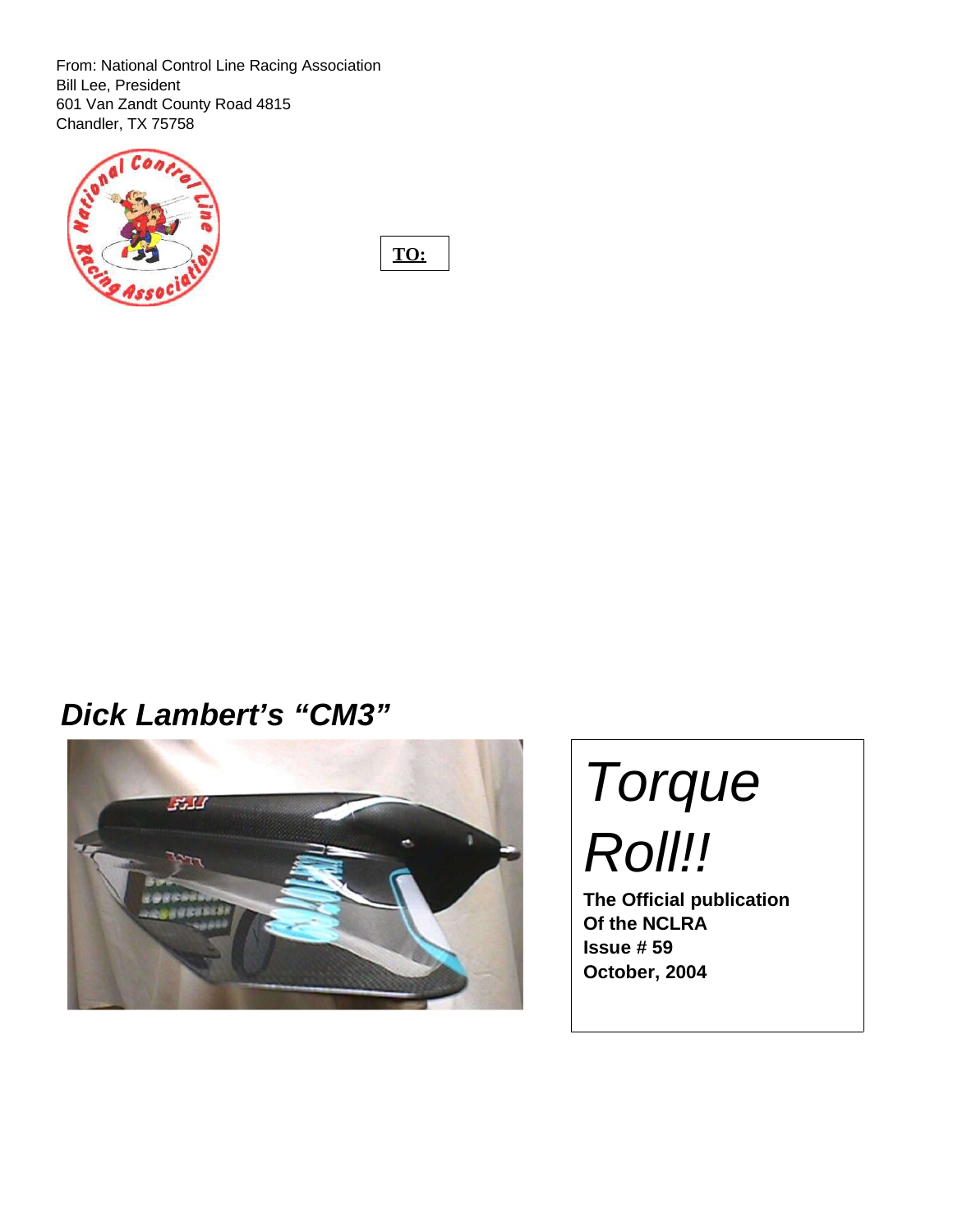# **President's Column-Bill Lee**

#### **Have you had any FUN lately?**

For the past 7 years or so, I have worked quite closely with the AMA VP of my District, Dr. Sandy Frank. Sandy has coined a phrase that he uses always as a closing part of his monthly column: "Flying, fun, and fellowship". And while this may not jump out at you right away, please stop and think a bit about what it says and what our HOBBY means to us.

I have attended the NATs for many, many years. I started as a young adult after getting out of college and starting a family. I have been going ever since. In the early years, the 70's, I was only moderately successful, but more often than not, I came home empty-handed and usually quite unhappy with my own performance and what I had done (or NOT done). As they say: "Would have, could have, should have ... .that's what LOSERS say!".

In the early 80's I attended the NATs that were held in Chicopee. My son was old enough that he accompanied me. After the second of those NATs, we were returning home and I was in my usual funk, angry, cursing, just plain miserable. As we were going down the road home, I glanced at my son as I was voicing my irritation with what had happened and he was giving me one of those "I can't believe I hear you saying those things, Dad!" looks.

I suddenly realized something: I WASN'T HAVING FUN! And it took my son's look of dismay to make me realize it! The thought came to me: if I am NOT having FUN, WHY am I doing this! The next year, 1984, I adopted a whole different attitude: that the NATs (and competition in general) was going to be FUN or I wasn't going to do it! And our trip to the NATs in Reno that year was immensely more enjoyable and, not surprisingly, successful.

In early September, I had the wonderful opportunity to go to Portugal and participate in Julio Isidro's "Tournament of the Millennium". I am sure most of you know about Julio's event, but I can only summarize it one way: it is for the FUN and the FELLOWSHIP as much, more, than the FLYING! The list of events are mostly what we in the U.S. call the "doo-dah" events. Vintage events. Non-rule book events. Local events, Whatever: they are events that people like to fly because they are FUN! While I am sure that there are some that were there to WIN, most were there for the FUN and FELLOWSHIP, for Julio's incomparable hospitality, rather than for taking home a trophy. And it was one of the most delightful experience I have ever had in modeling! It was FUN! As one person who attended this year said:

"OH, I nearly forgot, this 'contest' is most primarily about FUN & FRIENDSHIP". If one has difficulties socializing  $\&$ volunteering to help time, etc. it's better that they stay home I think."

Since returning home, I have watched a lengthy exchange on the Yahoo CL Racing group. I have come to realize that far too many folks in CL Racing aren't having any FUN! Far too much criticism, far too much trying to place blame, far too much .... SERIOUSNESS... for lack of a better word. I have asked my self over and over as I have watched this exchange: are these guys having any FUN? And from the general tone I saw, I had to answer: No!

It's time that we all took a look at our own self and decide just what it is we want to take with us from our participation in CL Racing. Will it be a legacy of anger about "Would have, could have, should have...", or will it be the memories of the FUN and FELLOWSHIP with our fellow modelers?

#### **Quickie Rat Venturi Diameter Change**

TQR has a provision in its rules that say we are to keep the event in a "flyable" speed range, with the value given of "105 MPH (17.14sec/7 laps)" as a guideline. When speeds routinely exceed this value, then we (NCLRA) must consider a venturi size restriction to bring the models back to that range.

Over the past several years, we have watched the event. Several years ago, there were VERY FEW models capable of speeds into the 16's with most being of the 17 second category. This fit very well with the TQR rules. But now we have seen that MANY folks have models routinely running in the 16's, many in the low 16's, and some even into the 15's. At the NATs this year, most of the models were racing in the 16's.

To this end, John McCollum, Russ Green and I undertook some testing. Here are the particulars.

#### Models:

John McCollum's Barracuda. This model with a K&B 40 with John's modifications is routinely clocked one-up in the 15's, and will easily race in the low 16's

Russ Green's elliptical wing model with his K&B 40. This is a good model but closer to what we call today's "average" model. It will run easily in the 16's one-up and races in the 17's and low 18's

Fuel: Sig 10%

Venturis: McCollum and Green delrin inserts.

Testing:

22 August. Low 80's temperature, wind was light. Russ flying with handle on chest

| Model    | Venturi | Airspeed |
|----------|---------|----------|
| McCollum | 0.314"  | 15.6     |
| McCollum | 0.294"  | 16.9     |

18 September. Mid 90's temperature, wind was moderate.

|          | John flying with handle at arm's length |      |  |
|----------|-----------------------------------------|------|--|
| McCollum | 0.314"                                  | 16.1 |  |
| McCollum | 0.292"                                  | 17.1 |  |

| Russ flying with handle on chest: |        |      |
|-----------------------------------|--------|------|
| Green                             | 0.314" | 16.8 |
| Green                             | 0.292" | 17.9 |

The recommendation we made and which was accepted by the NCLRA Board is to change the maximum allowed venturi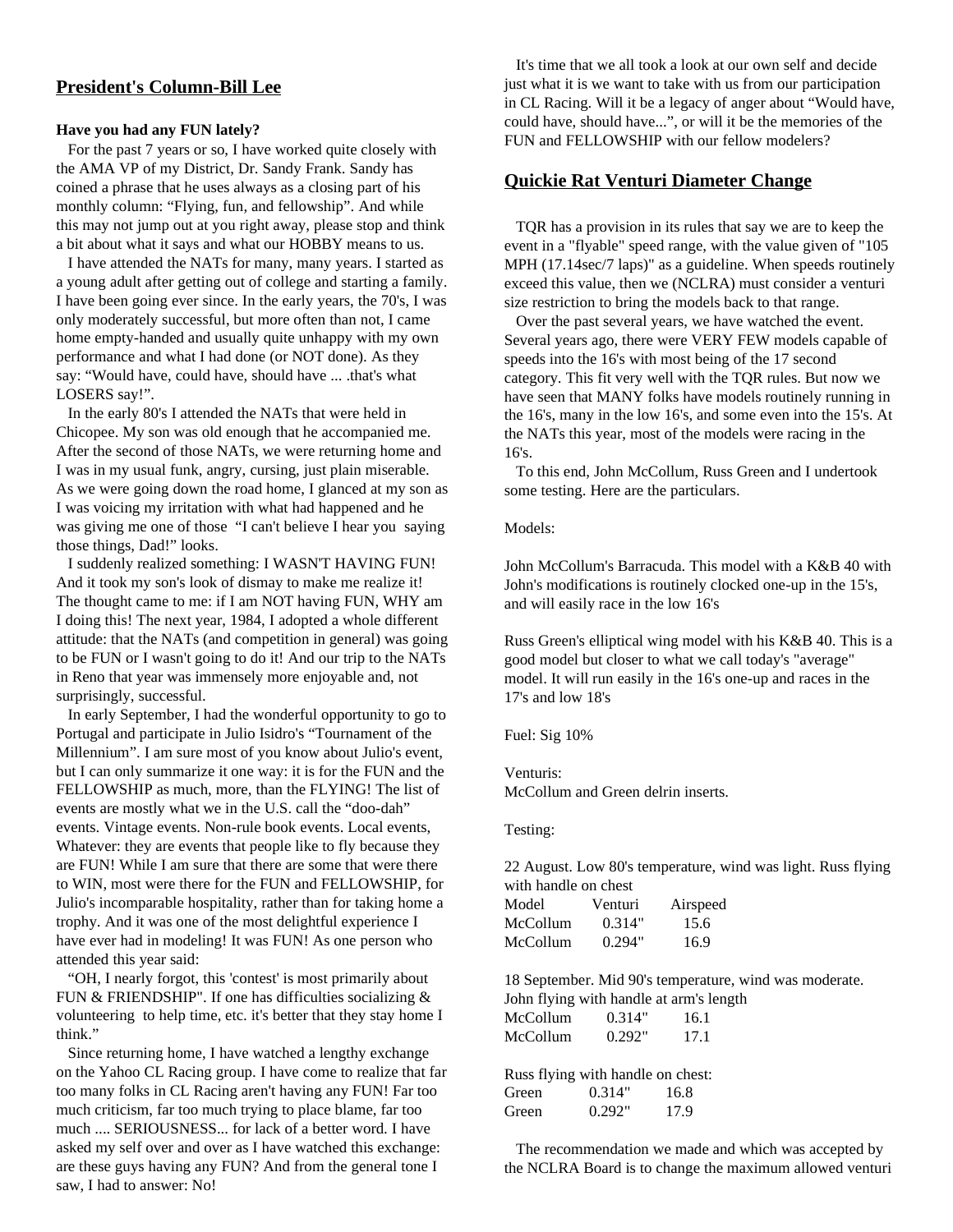size to .292", a decrease from the present .315". This change will take effect January 1, 2005.

A venturi of this size can be easily made using standard tools. The drill size to start with would be a 9/32" followed by an "L" reamer (0.290"). This would leave the 2 thou for "slop" that has always been built into the venturi size specification. (E.g., 0.315" is 5/16" plus 2-1/2 thou.)

## **SOUTHEAST REPORT- BOB WHITNEY**

My trip to PORTUGAL was great even if a couple of the BRITS did leave me at the LISBON airport to die, most of the flyers there seemed more interested in flying old style airplanes, rather then new technology. They thought foxracing was boring, but liked clown. I have a bunch of pictures developed but still have some in camera

Space coast modelers have a new flying sight, BAY SIDE HIGH has given us permission to use their drivers Ed pad on week ends it has room for at least 3 circles, but houses are all ready starting to move in, so we will see,

Hope everyone knows about Nov 13&14 in Jacksonville, it looks to be every bit as good as last year, speed looks to be a mini nats. Lets hold up our end.

I have heard a few people say its time for NCLRA to take over B,TR and I think they may be right, people are starting to get serious about it so I think NCLRA should take it over .

Here is one for you, I think the NATS, CD should at least have his room paid for, for the week, what do you think? BOB WHITNEY



Nice sport Goodyear by Andy Westerheim, OR-71 'Lil' Quickie'. Built from Goran Olsons' drawings, it has subtle differences from most that are built from the plans drawn by John Kilsdonk.



Front end detail of Bill Bischoffs' new Slow Rat shows attention to detail & rugged simplicity.

# **RACE RESULTS-AURORA IL 9/05 TIM STONE**

For the first time in many years, the annual Treetown contest enjoyed good, but rather muggy weather. Three events were run, with turnout being pretty poor except for Fox racing.

#### GOODYEAR (70 LAP)

- 1) Tim Stone 2:58
- 2) David Betz 3:21
- 3) Bob Oge dnf

TREETOWN FOX (100 lap Skyray/Buster etc.)

- 1) Tim Stone 6:15
- 2) Jason Stone 6:40
- 3) Bob Oge 6:45

NCLRA FOX

- 1) Tim Stone 6:08 2) Jason Stone 6:11
- 3) Chris Gay 6:32

# **CONTEST RESULTS: South Jersey Aeromodelers By Phil Valente Date: 8-29-04**

#### **Location: Sewell, NJ**

Weather: Temp 93, Humidity 75%

- 1 OUNCE GOODYEAR
- 1. Jim Allen.............7:21
- 2. Walt Gifford........7:23
- 3.James Vansant.......7:55
- 4. Glen Vansant.......8:05
- 5. Jim Gall................8:52
- 6. Brian Silversmith..9:01
- 7. Raul Diaz.............9:53
- 8. Phil Valente........14.00
- 9. Bud Brautlecht.... 120 laps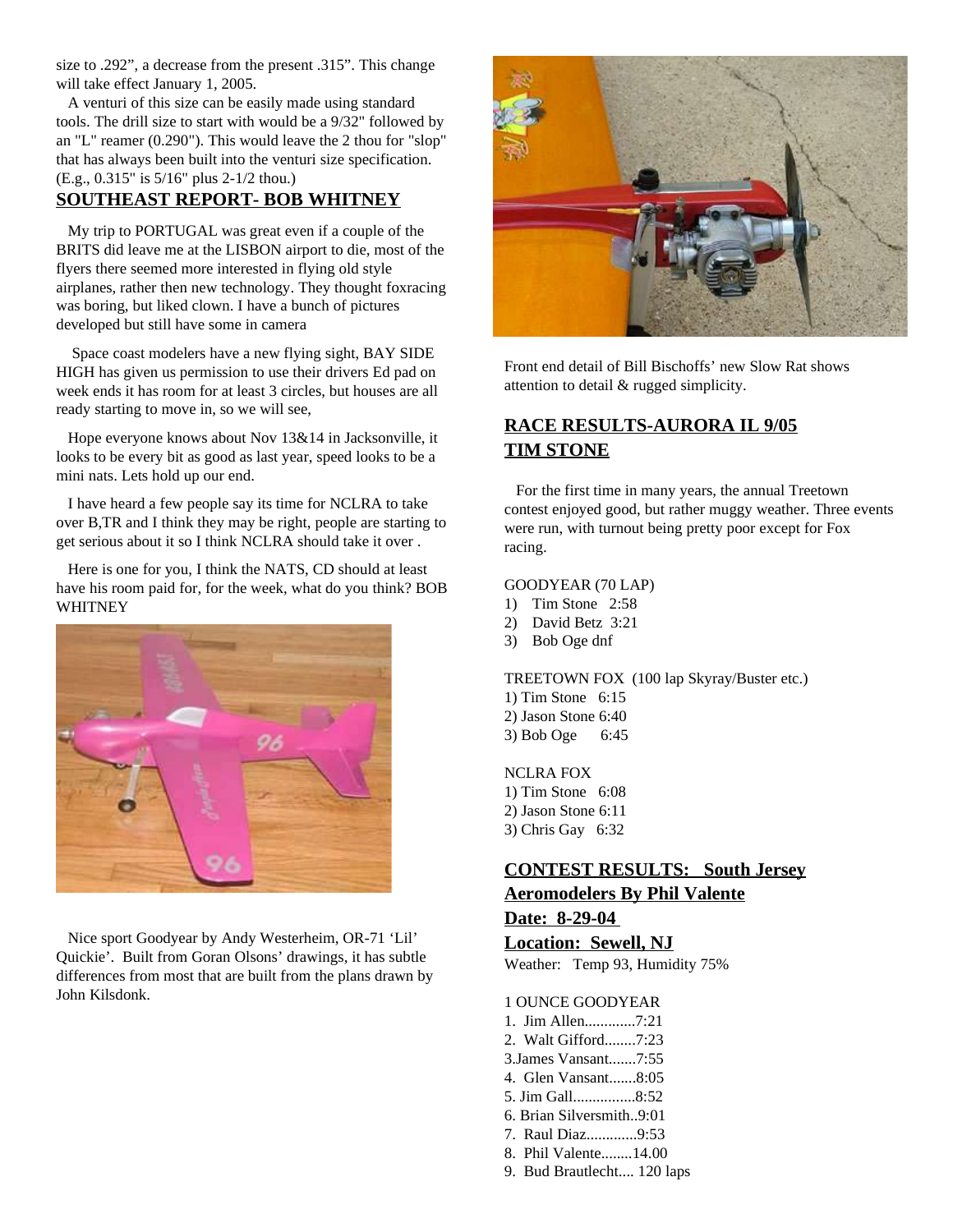#### FOXBERG

- 1. Walt Gifford..........9:50
- 2. Brian Silversmith. 9:53
- 3. Jim Gall................10:01
- 4. Lester Froelich.....11:09
- 5. Phil Valente.........14:38
- 6. Raul Diaz.............. 17 laps

#### QUICKIE RAT

- 1. Walt Gifford......... .6:28
- 2. Brian Silversmith.. 6:43
- 3. Glen Vansant.........10.26
- 4. Jim Allen..............107 laps

# **Russ Green South Central Report**

The South Central web page has been revised to include the latest Wichita Goldberg racing rules. This is a fun event and is very similar to the Dallas Goldberg event. Both the Dallas and Wichita Goldberg rules can be viewed at

http://www.nclra.org/SouthCentral/index.html

# **Race Report Air Capitol Control Line Championships Wichita KS August 7, 2004**



The Wichihawks Model Airplane Club held the Air Capitol Control Line Championships on August 7, 2004 in Wichita KS. Mild weather resulted in great flying conditions.

Notice that in Slow Rat I ended up in second place, loosing to Mike Greb by 0.32 seconds. Had I flown more aggressively I

might have won. Bill Bischoff and I were piloting. He passed me a couple of times where I backed off, stretched my arms out and let him pass easily. Bill asked what I was doing and I told him that my airplane was heavy and pulled hard (it also takes a few laps to get up to speed). I went on to explain that I was letting him pass easily to save my energy and that a couple of seconds probably would not make any difference in the outcome of the race. I was wrong. Lessons learned:

- 1. A few ounces weight can make a significant difference, especially on a Slow Rat.
- 2. A few seconds can be the difference between winning and loosing. Shave every second you can off your time.

#### **M**

| Mouse 1                |                           |          |
|------------------------|---------------------------|----------|
|                        | 1. John Holliday          | 6:42.41  |
|                        | 2. Kevin Seaton           | 7.19.65  |
|                        | 3. Melvin Schutte 8.32.96 |          |
| <b>Slow Rat</b>        |                           |          |
|                        | 1. Mike Greb              | 5.56.34  |
|                        | 2. Russ Green             | 5.56.66  |
|                        | 3. Bill Bischoff          | 6:23.65  |
| <b>Scale Racing II</b> |                           |          |
|                        | 1. Dale Gleason           | 7:45.28  |
|                        | 2. Mike Greb              | 7:58.00  |
|                        | 3. Bill Bischoff          | 8:05.02  |
|                        |                           |          |
| Goldberg               |                           |          |
|                        | 1. Bill Bischoff          | 9:46.81  |
|                        | 2. Russ Green             | 10.01.88 |
|                        | 3. Marvin Denny           | 10:14.40 |
| <b>Scale Racing</b>    |                           |          |
| $1_{\cdots}$           | Mike Greb                 | 6:45.91  |
|                        | 2. George Lieb            | 7:08.50  |
| <b>Quickie Rat</b>     |                           |          |
|                        | 1. Mike Greb              | 6:31.56  |
|                        | 2. Bill Bischoff          | 6:44.35  |
|                        | 3. Russ Green             | 6:45.15  |
| <b>Race Report</b>     |                           |          |

# **2004 CHARLES ASH MEMORIAL SOUTHWESTERN CL CHAMPIONSHIPS Saturday, September 4, 2004**

The Dallas Model Aircraft Association held the Charles Ash Memorial Control Line Championships on Saturday September 4, 2004. The weather turned out good and so did the racing.

#### **Slow Rat**

|                    | 1. Mike Greb    | 5.44.53 |
|--------------------|-----------------|---------|
|                    | 2. Russ Green   | 5.51.25 |
|                    | Sport Goodyear  |         |
|                    | 1. Dale Gleason | 7:42.06 |
|                    | 2. Russ Green   | 7.52.22 |
|                    | 3. Mike Greb    | 8:04.59 |
| <b>Ouickie Rat</b> |                 |         |
|                    | 1. Mike Greb    | 6:09.28 |
|                    | 2. Russ Green   | 6:25.65 |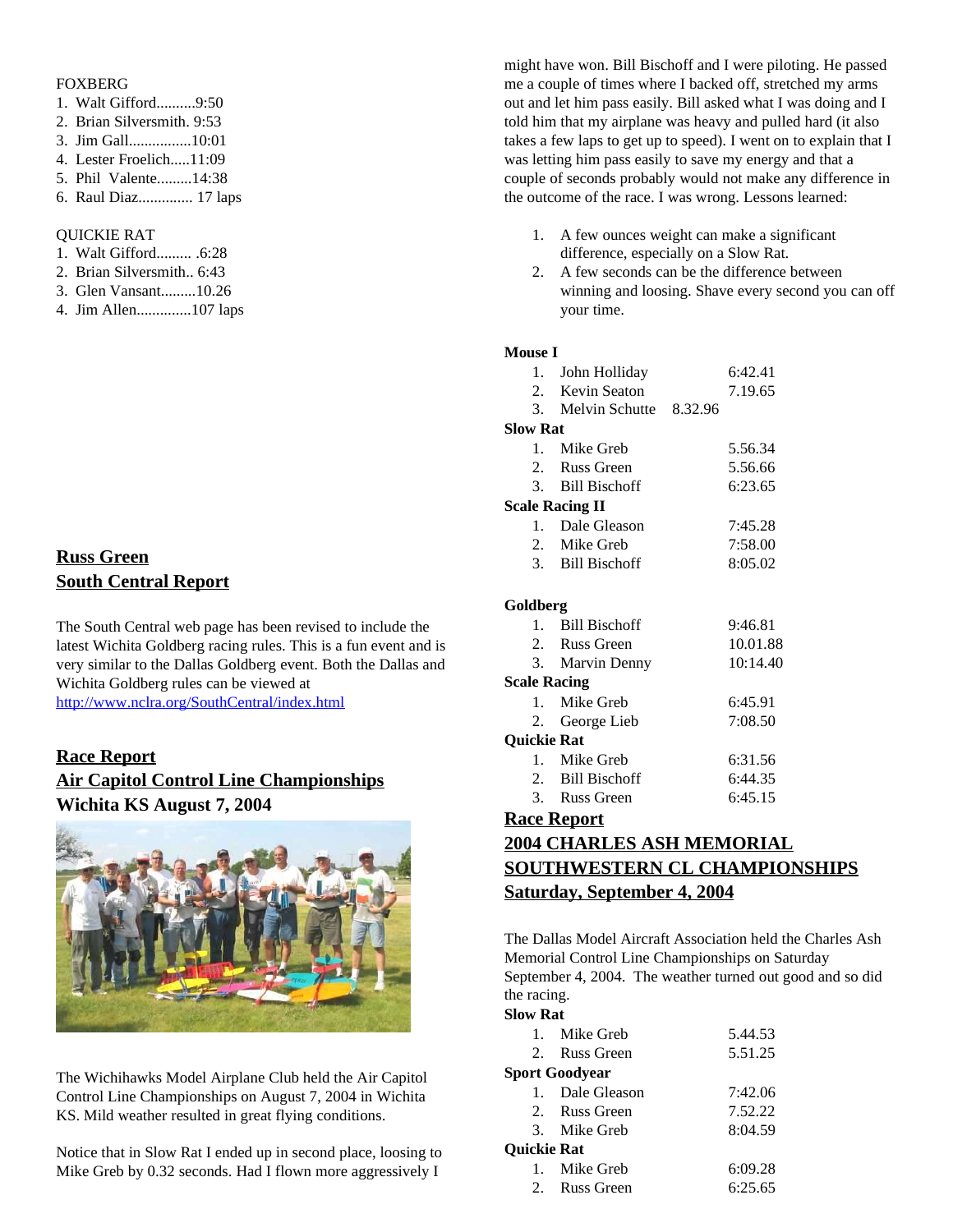|          | 3. Eric Tomchick | 7:32.75  |
|----------|------------------|----------|
| Goldberg |                  |          |
|          | 1. Russ Green    | 9:58.71  |
|          | 2. King / Loy    | 10:56.47 |
|          | 3. Marvin Denny  | 11:16.35 |



Larry King & Brad Loy of Arkansas with Goldberg entry



# **EDITOR'S COLUMN-TIM STONE**

The 2004 season is drawing to a close at least in the upper Midwest, and the leaves are starting to fall. It's building time! This season has been pretty tough on my fleet, and I have quite a bit of work to get ready for the 2005 season.

# **NEW BATTERY/GLOW DRIVER**

**Bob Whitney** writes via the Delphi forum;

I had quite a few inquires about the glo driver I was using in Mouse at the Nats. It was a modified RADIO SOUTH DRIVER .I contacted the manufacturer and I am now a dealer for the RAD RACING GLO DRIVER .it has been modified to better suit or needs .it will have a connection attached right to the driver so you can use which ever clip you want. It is going to sell for about \$85.00+ shipping, anyone interested can get me at f2cracer@aol.com, BOB WHITNEY [it comes with its own charger]

I received an email from Terry Prather that the Prather Pitch gauge is back in stock;

"Prop Pitch Gauge (for airplanes)

Now back in stock. If you want the best performance from your airplane you need a prop pitch gauge. Not all props are true, one blade can be pitched different than the other blade. The Prather Prop Pitch Gauge allows you to true up both sides of your propeller. You can also change the pitch of your propeller for maximum performance.

#### NEW! - IMPROVED

-The pitch gauge now works on most props for electrics. A new small diameter shaft allows the props to be checked and trued. Complete instructions on how to use the pitch gauge are included plus tips on how to get the best performance out of your prop and engine. For Airplane Propellers (Up to 12" Dia., from 3" to 15" of pitch).

Catalog No. 7050 - \$69.95 plus \$7.95 for S&H

We encourage you to order from your local hobby dealer. If you decide to order direct you can call in your order or E mail your credit card number, expiration date, phone number and complete shipping address.

Regards,

Terry Prather,Prather Products, Inc.

terry@pratherproducts.com http://www.pratherproducts.com 310 835-4764"



Les Akre sent me photos of his new TQR that he debuted at the 2004 Nats. It uses an OS Max .40H for power, one of the few planes to depart from the usual K&B. Fastfill at the rear of tank decreases pit fire possibilities. Good looking ship, Les!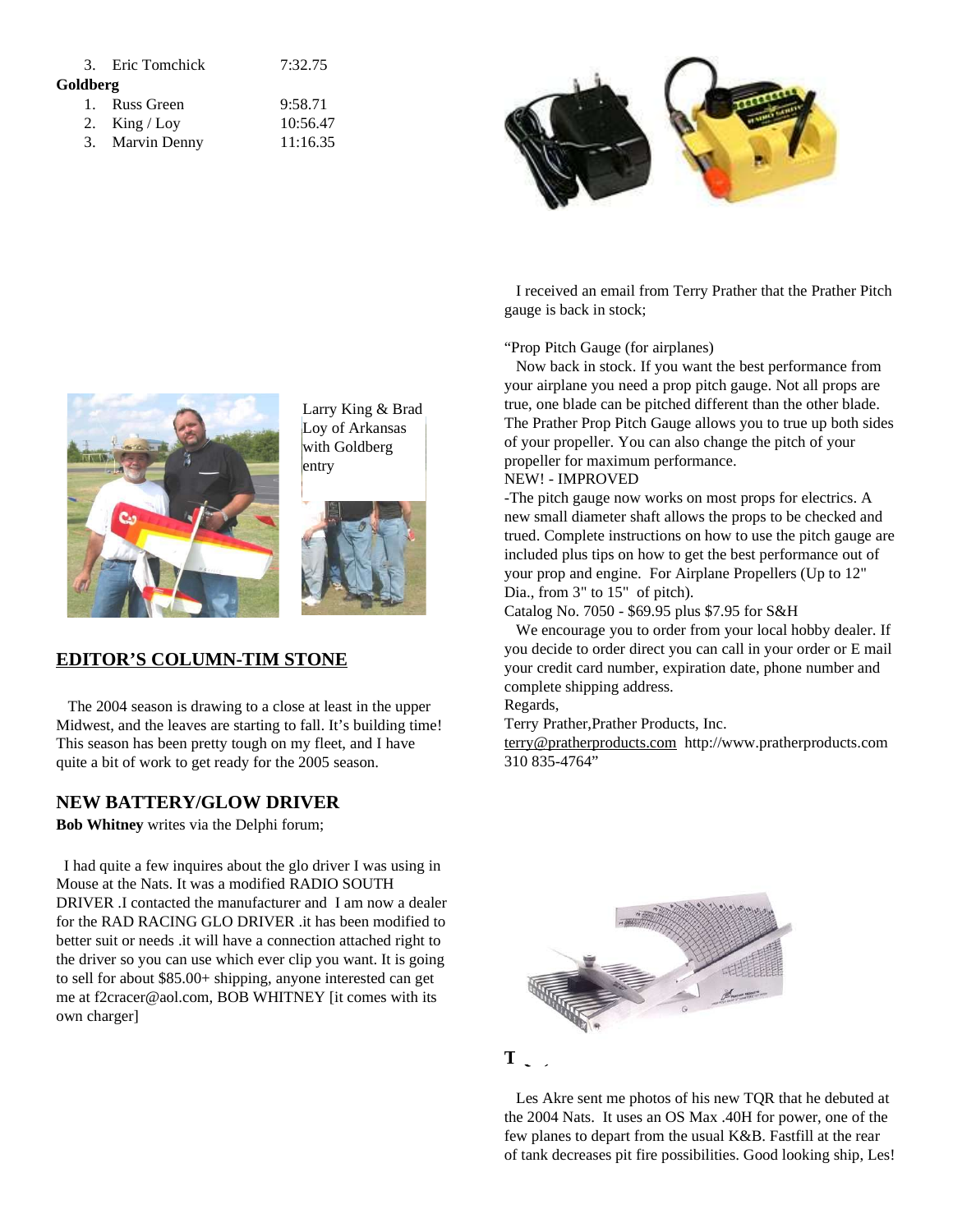

# **PLANE OF THE YEAR?**

My vote goes to Dick Lambert for his stunning new F2C model, the "CM3" 2 years in the making. If you follow the Yahoo forum on racing, a hangout for the F2C types (http://groups.yahoo.com/group/clracing) you have probably previewed this.



The model is powered by one of Dick's handmade "Viper" engines. Having built both the engine & the airframe, Dick has

reached the pinnacle of F2C. Very few others have attempted this recently, much less with the degree of craftsmanship that Dick is capable of.





The wing features a Rohacell core & the airframe is 100% carbon fibre. This model was also featured in the October Model Aviation magazine in Dave McDonalds' column. Ready to race weight is 333 grams (around 10.7 ounces for us non-metric types) making it one of the lightest team racers on the circuit. Dick has invested over 2 years with several prototypes before the model shown; he claims it has been the most intense project in his modeling career.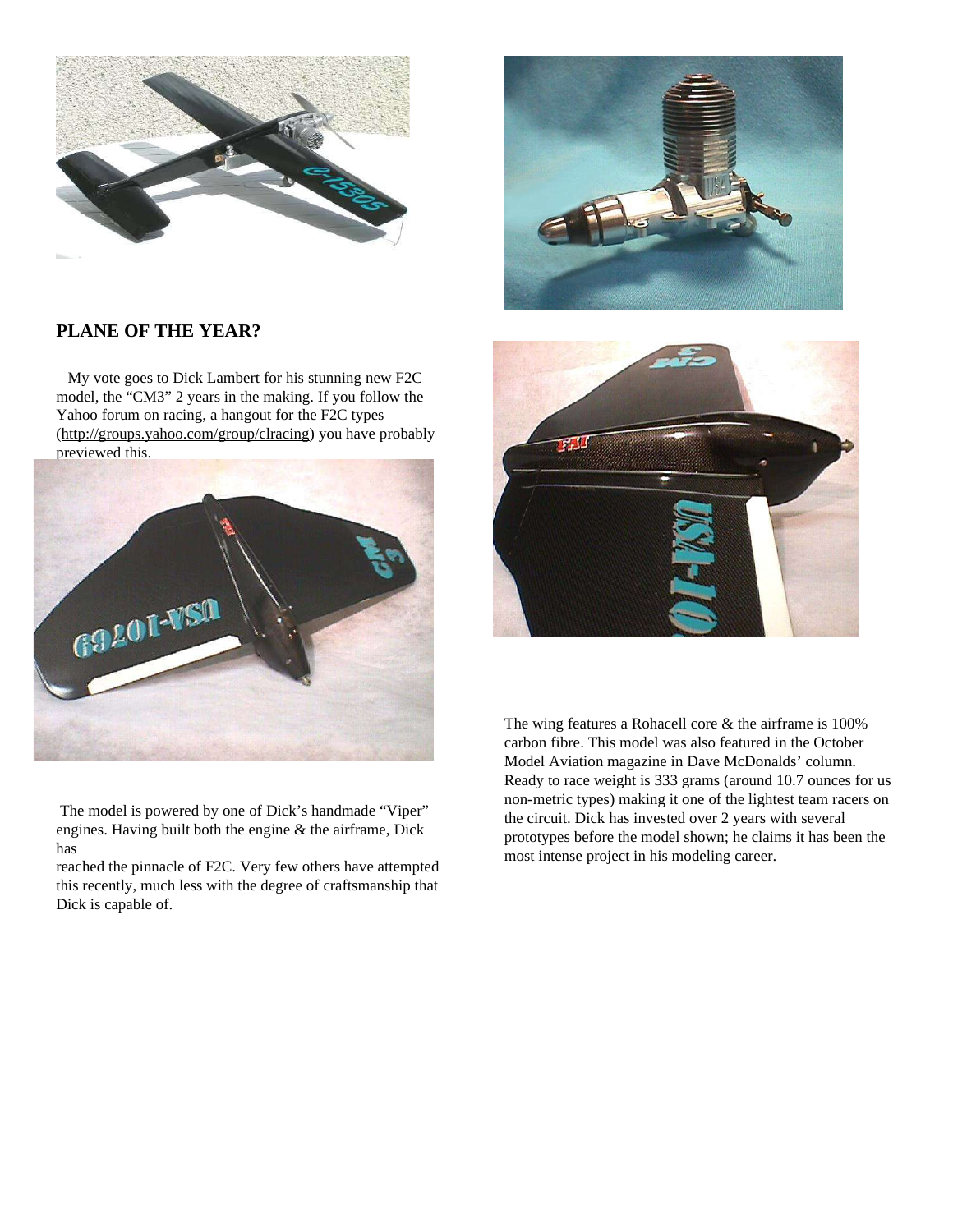



# **CYCLON MOUSE 1-JIM HOLLAND**

Jim Holland sent me some snaps of his fine Cyclon conversion Mouse 1 record holder.

# **NEW NORTH CENTRAL REP**

Les Akre has recently been named the North Central Rep for NCLRA. Les has earned a reputation as a top notch builder & competitor, with many wins at the National level. He brings a lot to the table in skills and experience to share with others.



Jim ran a record 2:12.3 at the 204 Nats, breaking a long standing record. Nice work, Jim.

# **Tournament of the Millennium By Bill Lee**

Every year the first week of September, Julio Isidro from Portugal hosts a "contest" which he calls "The Tournament of the Millennium". For the past several years, Julio has hosted this event in Santarem, a city about 50 miles north of Lisbon, Portugal.

Julio is a wonderful host! He puts on this event, mostly covered out of his own pocket, in order to let CL folks have a FUN contest. And you have to emphasize the FUN and deemphasize the CONTEST since that is the purpose and the attitude that the event serves.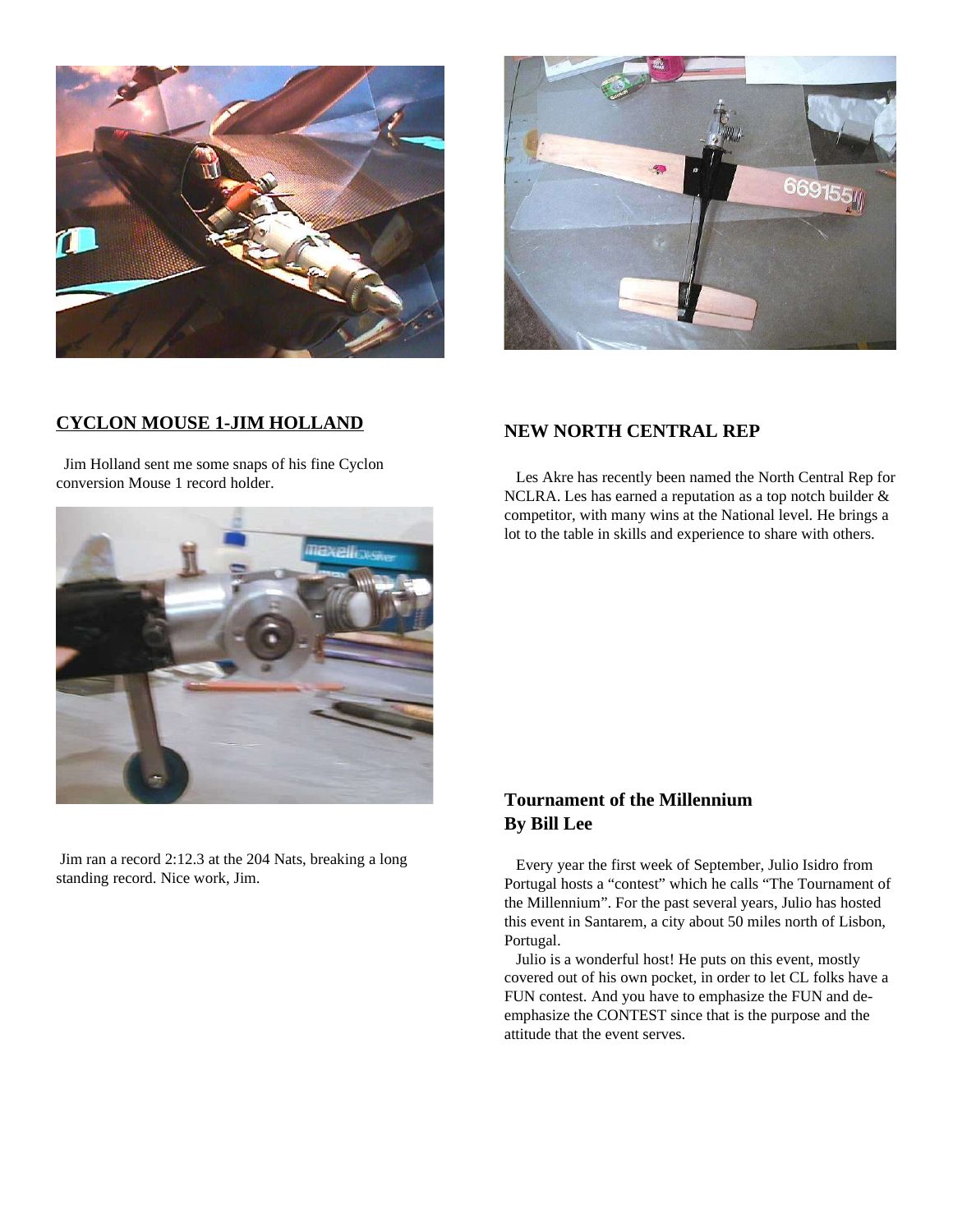

Each year, many folks come from around the world to Portugal to Julio's event. As one of the benefits, Julio provides a place to stay and breakfast each day for all of his foreign visitors. And every evening there is some sort of banquet or social gathering for all of the competitors and their "significant others". This is a three day gathering that is unlike anything we have for CL Racing in the United States, and quite likely the rest of the world. The only event that I can identify where the emphasis is the FUN and the FELLOWSHIP over the competition is the Vintage Stunt Championships which the PAMPA folks stage each year.



As most of you know, Julio is a major TV and broadcast personality in Portugal. He is the David Letterman of their land! Julio spends most of his time in his profession, but always is promoting the hobby of model aviation. As you would expect, he is featured in many written publications, along with his beautiful wife, Sandra, and his daughters, Marianna and Francesca. And every feature includes some reference, picture, something of model aviation.

Julio also owns and runs a small hobby shop in Lisbon. I have included a couple of pictures of that shop, that, while it has an assortment of RC gear, caters primarily to the CL (and FF) communities. Walking into his shop was like a time warp: imagine (if you're old enough!) the feeling of the local hobby shop back in the 50's when you were a kid. That's the feeling of Julio's shop! Incredible!



If you want to have perhaps the most enjoyable time of your life, plan on going to Julio's event in years to come.

# **JERRY WHO MEMORIAL RACE 10/3**

13 Contestants raced in the 2<sup>nd</sup> annual Jerry Meyer Memorial 350 lap Fox Race at Fermilab in Batavia Illinois. This is one of the most laid back contests of the year, and a good time was had by all. A nice tribute to a dear friend that is missed by all. In spite of the gusts approaching 35 mph, there were no major problems (aside from pretty much everyone missing their pitman!). All races were flown 3 up; none of the 'stunt boys' had too much of a problem with this.



 Tim Stone - 21:14.49 Bob Oge - 23:07 Fred Krueger - 24:31.70 Bill Smith - 24:51.40 David Betz - 25:17.44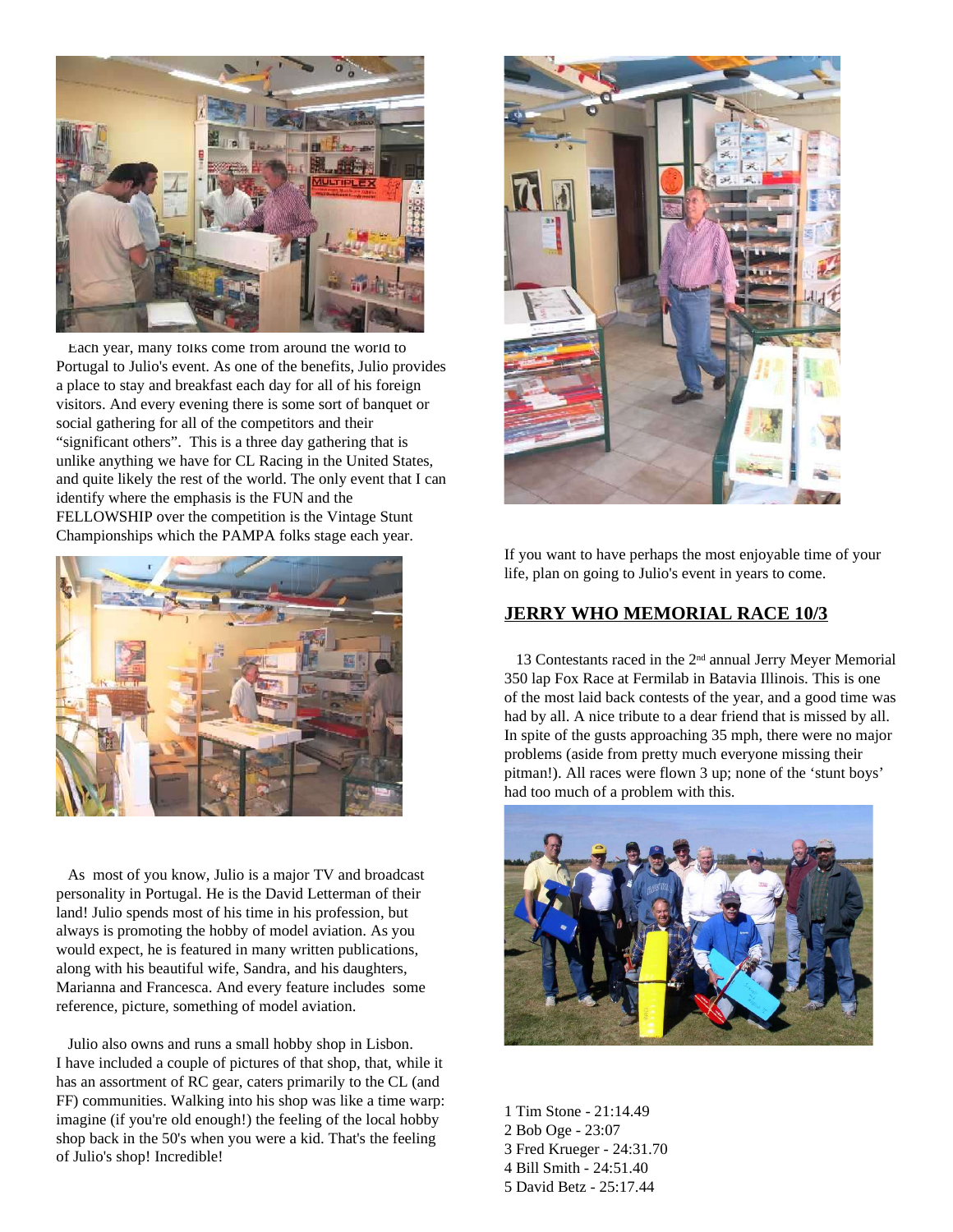Alan Hahn - 26:15.13 Skip Spoula - 26:31.14 Glenn Lee - 27:01 Tony Leveling - 27:05.19 Jim Schuett - 27:29.58 Kurt Krempetz - 28:03.67 Rich Tupper - 28:23.90 Jason Stone – DNF



Bob Oge releases his smokin' Ringmaster.

# **2004Contest Calendar**

*NOTE!!* Confirm dates, locations & events with the CD or contact listed below. NCLRA cannot be held responsible for changes, errors, omissions, etc.

#### **SCAR Race #6: Virgil Wilbur Memorial October 23 – 24, Whittier Narrows, CA**

#### Events:

Saturday October 23: AMA Scale Race, SCAR Formula Unlimited, NCLRA .15 Rat, NCLRA Flying Clown Sunday October 24: Mouse I, SCAR Goodyear, NCLRA Fox Race, NCLRA Quickie Rat Event Director: Jim Holland (209) 726-0357 E-Mail: jgmholland1959@yahoo.com

# **JACKSONVILLE, FLORIDA NOV 13 & 14**

#### **SCAR Race #7: Toys for Tots**

#### **December 5, Whittier Narrows, CA**

Events: NCLRA Fox Race, SCAR Goodyear, SCAR Formula Unlimited, NCLRA Quickie Rat Event Director: Jim Holland (209) 726-0357 E-Mail: jgmholland1959@yahoo.com

#### **NEW JERSEY-NOV 17 TH –Glouchester County Institute**

**Of Technology** .21 Big GY, 2 OZ GY, 1 OZ GY. CD Jim Gall 973-546-2099 or Phil Valente 610-692-6469

# **NATIONAL RECORDS**

#### **SLOW RAT**

|  | JR (70 LAP) 5:16.20 SCOTT MATSON | 7/10/00 |
|--|----------------------------------|---------|
|  | (140 LAP) 6:47.37 SCOTT MATSON   | 7/10/00 |
|  | SR (70 LAP) 4:29.63 HOWELL PUGH  | 7/20/94 |
|  | (140 LAP) 10:58.47 DOUG SHORT    | 7/10/00 |
|  | OP (70 LAP) 2:36.31 BOB OGE      | 7/18/91 |
|  | (140 LAP) 5:24.94 MIKE GREB      | 7/19/90 |
|  |                                  |         |

#### **½ A MOUSE 1**

|                    | JR (50 LAP) 2:37.57 SCOTT MATSON   | 7/15/99 |
|--------------------|------------------------------------|---------|
|                    | (100 LAP) 5:17.68 SCOTT MATSON     | 7/17/99 |
|                    | SR (50 LAP) 2:44.68 DAVE ROLLEY JR | 7/15/99 |
|                    | (100 LAP) 5:20.11 D.J. PARR        | 7/16/98 |
| OP (50 LAP) 2:12.3 | <b>JIM HOLLAND</b>                 | 7/16/04 |
| $(100$ LAP) 4:22   | <b>RYAN/GIBEAULT</b>               | 7/15/99 |
|                    |                                    |         |

#### ½ **A MOUSE 2**

OP (70 LAPS) 3:01.24 MACCARTHY/KERR 7/11/03 (140 LAP) 7:16.03 WHITNEY/HALLAS 7/11/03

#### **SCALE RACING**

|  | JR (70 LAP) 2:50.65 BOB FOGG III    | 7/16/91 |
|--|-------------------------------------|---------|
|  | $(140$ LAP $)$ 6:08.55 BOB FOGG III | 6/23/92 |

- SR (70 LAP) 3:15.12 DOUG SHORT 7/11/00 (140 LAP) 5:40.05 BOB FOGG III 7/11/95
- OP (70 LAP) 2:39.38 WILLOUGHBY/OGE 7/15/97 (140 LAP) 5:33.04 BOB FOGG II 7/16/91

#### **F2C TEAM RACING**

OP (100 LAP) 3:15.5 BRODHEAD (GBR) 7/12/04 (200 LAP) 6:45.2 ROB FITZGERALD (AUS) 7/12/04

#### **'B" TEAM RACING**

| OP (35 LAPS) 1:29.3 WAYNE TRIVIN           | 7/13/04 |
|--------------------------------------------|---------|
| $(70$ LAPS) $3:15.2$ LES AKRE              | 7/13/04 |
| $(35+70$ LAPS) 4:49.1 VIC GARNER           | 7/13/04 |
| $(140$ LAPS $)$ 6:45.1<br><b>DON BURKE</b> | 7/13/04 |
|                                            |         |

#### **RAT RACING (.15 RULE)**

| OP $(70$ LAP $)$ 2:44.6 JIM HOLLAND | 7/15/04 |
|-------------------------------------|---------|
| $(140$ LAP) 5:33.1 JIM HOLLAND      | 7/15/04 |
| <b>JR-SR NO RECORD ESTABLISHED</b>  |         |

#### **NCLRA FOX**

JR (100 LAP) 5:57.11 SCOTT MATSON 7/11/99 SR (100 LAP) 5:28.09 SCOTT MATSON 7/16/02 OP (100 LAP) 5:37.41 MCDONALD/MATSON 7/11/99

#### **NCLRA CLOWN**

| OP (15 MINUTES) 300 LAPS RON DULY    |  | 7/14/04 |
|--------------------------------------|--|---------|
| OP (7 1/2 MINUTES) 158 LAPS RON DULY |  | 7/14/04 |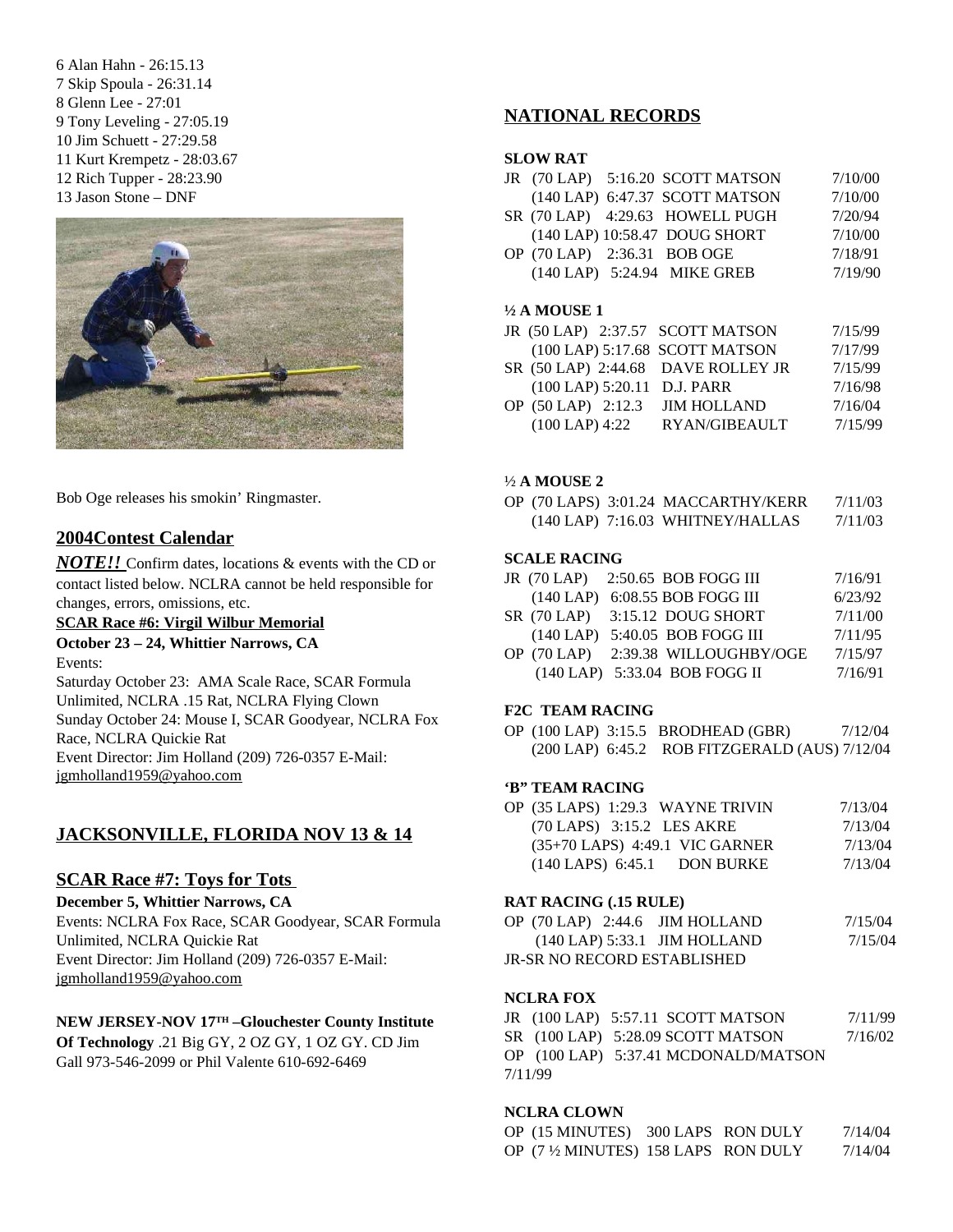#### **NCLRA TEXAS QUICKIE RAT**

|  | $SR$ (70 LAPS) $3:04.22$ SCOTT MATSON | 7/12/01 |
|--|---------------------------------------|---------|
|  | SR (140 LAPS) 6:20.20 SCOTT MATSON    | 7/12/01 |
|  | OP $(70$ LAPS) $2:56.4$ BILL CAVE     | 7/15/04 |
|  | $(140$ LAPS $)$ 6:03.8 BOB MURPHY     | 7/15/04 |

#### **REBEL RALLY 2004**



OLF Whitehouse, Jacksonville, Florida - November 13 th and 14 th, 2004

Sponsored by the Coastal Control Liners AAA Sanction #TBA

Contest Director: Dale Miller (904)772-8174 E-Mail: Provector1@aol.com Entry Fee: \$10.00 1st Event, \$10.00 2nd Event, \$10.00 for 3rd Event or more. 2004 AMA License Required. Rules: All Events Will Be Conducted According To The Most Current Edition Of The Appropriate Rules (i.e. AMA, FAI, MACA, NASS, NCLRA, PAMPA) Note: Speed events may be flown on either day. All other

events must be flown on scheduled day. Saturday 11/13 9:00 AM

Cash awards 1st, 2nd and 3rd place to be 50%, 35% and 15% respectively times 65% of each event's entry amount.

Each combat event will be run as either "double" or "triple" elimination depending upon the number of entries. Sunday 11/14 9:00 AM – Completion

Cash awards 1st, 2nd and 3rd place to be 50%, 35% and 15% respectively times 65% of each event's entry amount.

#### **COMBAT**

\*\*75 MPH Combat  $1/2A$  Combat  $(330)$  \* 42 ft lines starters allowed AMA Fast Combat (328)

#### **SPEED**

1/2A Speed A Speed (302) B Speed (303) 1/2A Profile Proto (305) 21 Proto (306) 21 Sport Speed (307) Formula 40 (308) Jet (309) F2A Speed (310)

#### **RACING**

AMA Mouse I (313) Florida Slow Rat AMA Mouse II (314) Quickie Rat Race NCLRA Fox Racing F2CN Northwest Clown Racing F2C

#### **STUNT**

Plaques will be awarded to 1st, 2nd and 3rd Plaques will be awarded to 1st, 2nd and 3rd Basic Flight Sunday  $11/14$  9:00 AM – Beginners (323)<br>Classic Stunt Sport Scale ( 509 ) JSO Intermediate (324) Old Time Stunt Plaques will be awarded to 1st, 2nd and 3rd Advanced (325) Profile Expert (322) For additional event information contact: Racing: Mike Schmieder, 904-743-4317, or e-mail: mas23@comcast.net Combat: Dale Miller 904-772-8174, or e-mail: provector1@aol.com Speed: Santo Rizzotto, 321-453-7548, or e-mail: santo3800@aol.com Stunt: Dale Miller, 904-772-8174, or e-mail: Provector1@aol.com RV Parking about 1 mile from flying site. (no hook-up)

Call, e-mail or write to: Dale Miller 9380 Joloru Dr Jacksonville, FL 32210 (904 ) 772-8174 Provector1@aol.com

Check out our web site at: www.coastalcontrolliners.com

#### **SUPPLIERS**

#### **B & L HOBBIES**

7606 Weymouth Rd., Hammonton, NJ 08037-3404 Harters Speed Pans, T/R Pans, Rev-Up & Top Flite Speed Props, Torque Units and more (Paul Haley) 609-567-9365

#### **CS ENGINES AMERICA**

113 North Chase Ave., Bartlett, IL 60103 G/Z .049/.061 Engines; sales, service & parts. Engines available in both normal and pipe timed configurations. (Bill Hughes) e-mail williamhughes4@comcast.net 630-736-6036

#### **COMPETITION MODEL AIRPLANE PARTS**

P.O. Box 462218, Escondido, CA 92046 Parts for Cox ½ A Engines Phone 760-743-6022 Fax 760-743-6022 combatalbert@yahoo.com www.CompetitionMA.com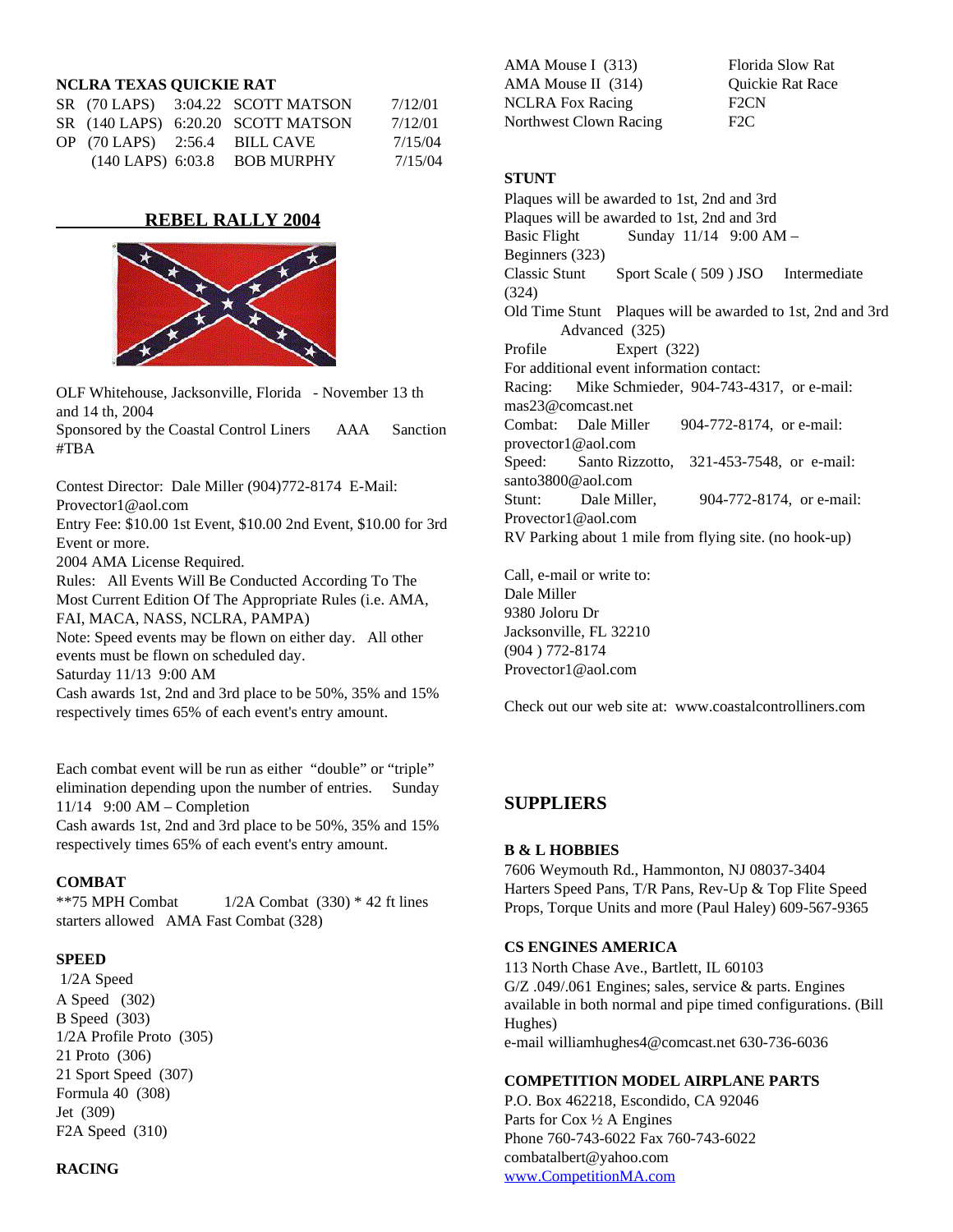#### **DARP**

31052 Mason St. Livonia, MI 48154 DARP Magnesium Speed Pans for all classes including A, B, D, F-40, 21-S, and 21 Proto. (Barry Tippett) e-mail: btippett@ameritech.net 734-266-7290

#### **ELIMINATOR PROPS**

Steve Wilk 3257 Welcome Ave. N. Crystal, MN 55422 763-531-0604 e-mail swilk@cpinternet.com

#### **STEVE EICHENBERGER**

Custom Fiberglas Performance Props: Moulded tops. Steve Eichenberger 480-730-0016

#### **GILLOTT RACING PRODUCTS**

Custom engine reworking, hard chroming Tim Gillott 1063 Harding St. Salinas, CA,93906 Phone 831-449-2052

#### **LONESTAR BALSA**

115 Industrial Lancaster, TX 75134 Info 972-218-9663 Order 800-687-5555 Fax 972-218-9211 http://www.Lonestar-Models.com Contest balsa, full line of Control line supplies.

#### **MBS Model Supply**

PO Box 282 Auburn KS 66402 Contact Melvin Schuette 1-785-256-2583 Solid Wire Sets and other C/L needs

#### **MCDONALD RACING**

Dave McDonald PO Box 384 Daleville, In, 47334 DMcD143@aol.com Hard to find racing items, kits, shutoffs

#### **MEJZLIK MODELLBAU**

Borova 14, 64400 BRNO Czech Republic Distributors of PROFI line of Russian FAI speed gear. PROFI Engines, Pipes, Pans, Props, Tanks, Handles and FAI Speed Models in kit form or ready built. (Tomas Mejzlik) Phone: 420-5-432-18888 Fax: 420-5-432-18880 e-mail mejzlik@brno.comp.cz

15477 Owens Rd Hinckley, IL 60520 Custom engine reworking, liners chromed and honed to your specs, racing parts. (Bob Oge)

#### **MODEL RACING SERVICES**

P.O. Box 976 Cranbourne 3977

#### Australia

Bellcranks, Monoline Torque Units, Counterweights, Custom Venturis, Glow Head Inserts, Line Reels, and many other handy items. (Robin Hiern) Phone 059-96-0339

#### **NELSON COMPETITION ENGINES**

121 Pebble Creek Lane Zelienople, PA 16063 Manufacturer of NELSON Racing Engines and parts, FAI Pans for F2A & FIC Custom Button Heads, Nelson Glow Plugs, many other specialty engine items. (Henry Nelson) Phone: (724) 538- 5282 e-mail: nelcomp@fyi.net



#### **ZZ PROP**

1073 Windemere Dr. Salem, OR 97304 Full line of quality Glass  $&$  C/F Props for C/LSspeed  $&$ 

Racing. (Mike Hazel) 503-364-8593 **For Sale, Texas Quickie Rat engines…** Quickie Rat engines. K&B .40s Race prepared with All the go-fast modifications that I know of. Call or email; Vicgarner@aol.com or 925-447-3786

**MODEL ENGINE SPECIALTIES**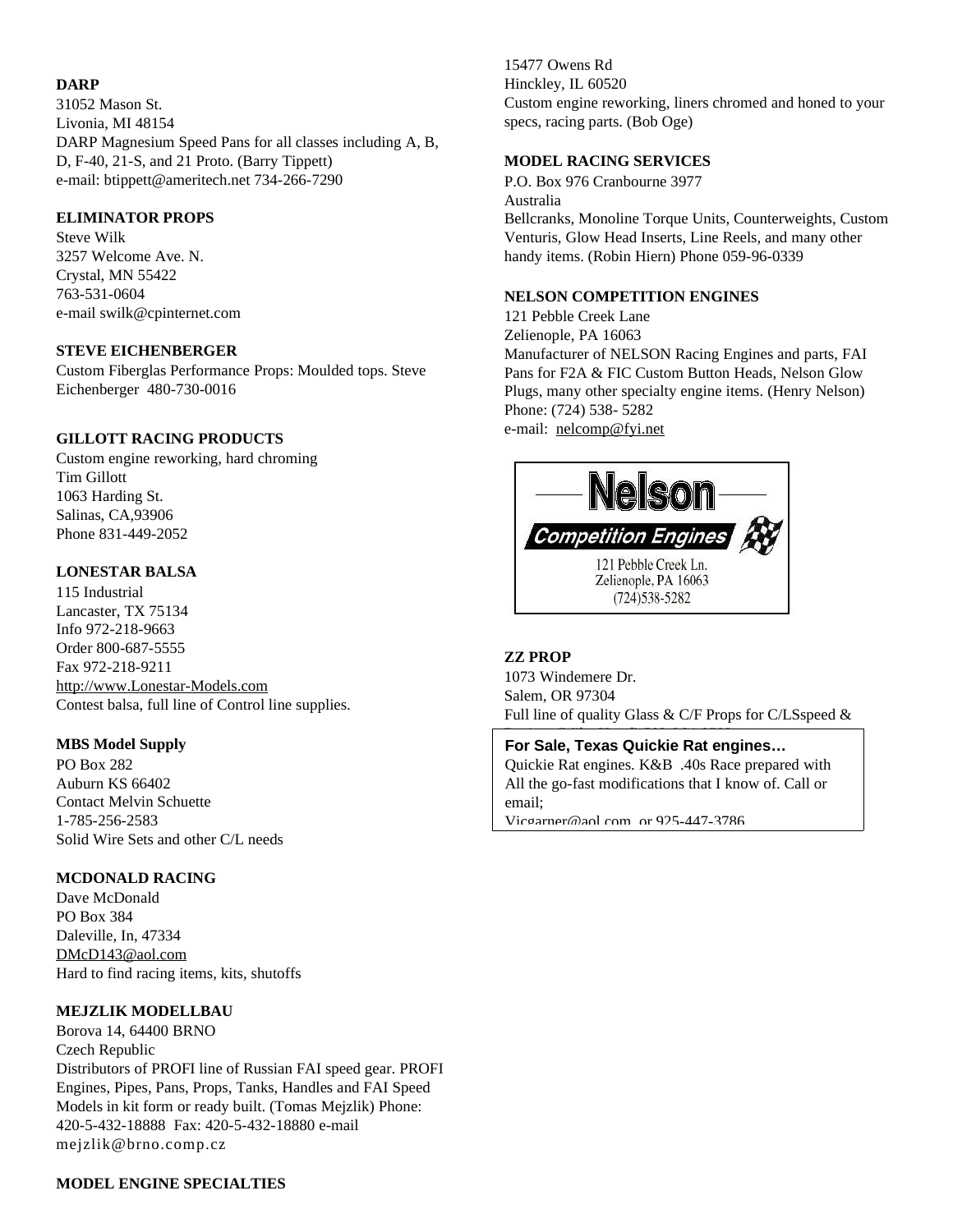# **NCLRA Membership Form**

| Name                            |  |  |  |  |
|---------------------------------|--|--|--|--|
| <b>Street</b>                   |  |  |  |  |
|                                 |  |  |  |  |
|                                 |  |  |  |  |
|                                 |  |  |  |  |
|                                 |  |  |  |  |
|                                 |  |  |  |  |
|                                 |  |  |  |  |
|                                 |  |  |  |  |
|                                 |  |  |  |  |
|                                 |  |  |  |  |
|                                 |  |  |  |  |
|                                 |  |  |  |  |
|                                 |  |  |  |  |
|                                 |  |  |  |  |
|                                 |  |  |  |  |
| Send Dues & Membership Form to: |  |  |  |  |
| <b>Tom Wilk</b>                 |  |  |  |  |
| 301 W. Redwing St.              |  |  |  |  |
| Duluth, MN 55803-1711           |  |  |  |  |
| <b>US Dues: \$10</b>            |  |  |  |  |
| <b>International: \$12</b>      |  |  |  |  |